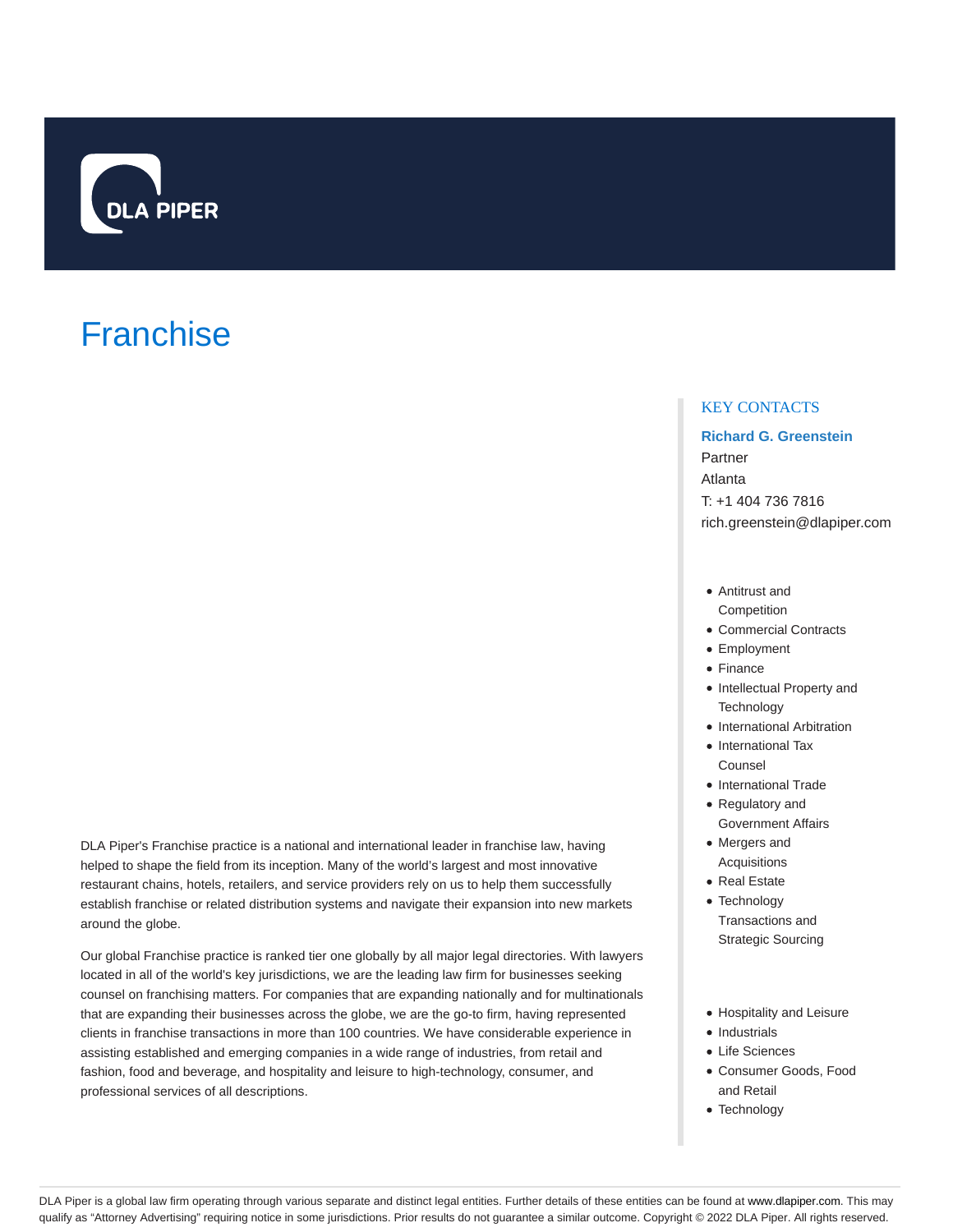## CAPABILITES

- Structuring and documenting franchise programs
- Advising companies on structuring alternative distribution relationships that avoid regulation under franchise laws
- Preparing disclosure documents, counseling on applicable registration requirements and compliance with disclosure regulation
- Restructuring existing franchise relationships
- Franchise and dealership terminations and transfers and counseling on compliance with relationship regulation
- Representing franchise and distribution companies in litigation, arbitration, mediation and other alternative dispute resolution techniques
- Structuring advertising funds and developing advertising programs and materials
- Developing supply programs for franchisees
- Expansion into new markets through master franchising, area development relationships, joint ventures and other structures

## **EXPERIENCE**

- Act as franchise counsel to one of the world's leading oil and gas companies on matters relating to its domestic and international mini market chains, and handled the sale of a refinery and related distribution and retail assets in a \$2.5 billion transaction
- Representing a major hotel franchisor in connection with its international franchise operations in nearly 50 countries. This multijurisdictional project involved DLA Piper's franchise lawyers advising on local contractual and regulatory issues in each jurisdiction
- Continuing representation in all international franchise matters for global icon fashion retailer which, like some other US brands, does not franchise in the US but is exploring the franchising technique to expand rapidly outside the US
- Served as franchise counsel to a private equity firm in its acquisition of a portfolio of leading food service brands, including some of the leading consumer brands. Provided ongoing counsel for domestic franchise activities and international franchise expansion

## INSIGHTS

## **Publications**

**Food and Beverage News and Trends**

## 20 May 2022 FOOD AND BEVERAGE NEWS AND TRENDS

FDA warns about consumption of copycat products that contain THC; Canada tackles food fraud; Kansas enacts meat analog labeling law.

**FTC seeks public comments on proposal to expand the regulation of earning claims, including financial performance representations regulated by the Franchise Rule**

#### 11 April 2022 **FRANCAST**

The new rule could potentially impose new requirements on franchisors regarding financial performance representations in addition to those requirements that are already set forth in the Franchise Rule.

**California Attorney General issues non-compliance notices regarding loyalty program requirements under the CCPA**

DLA Piper is a global law firm operating through various separate and distinct legal entities. Further details of these entities can be found at www.dlapiper.com. This may qualify as "Attorney Advertising" requiring notice in some jurisdictions. Prior results do not guarantee a similar outcome. Copyright © 2022 DLA Piper. All rights reserved.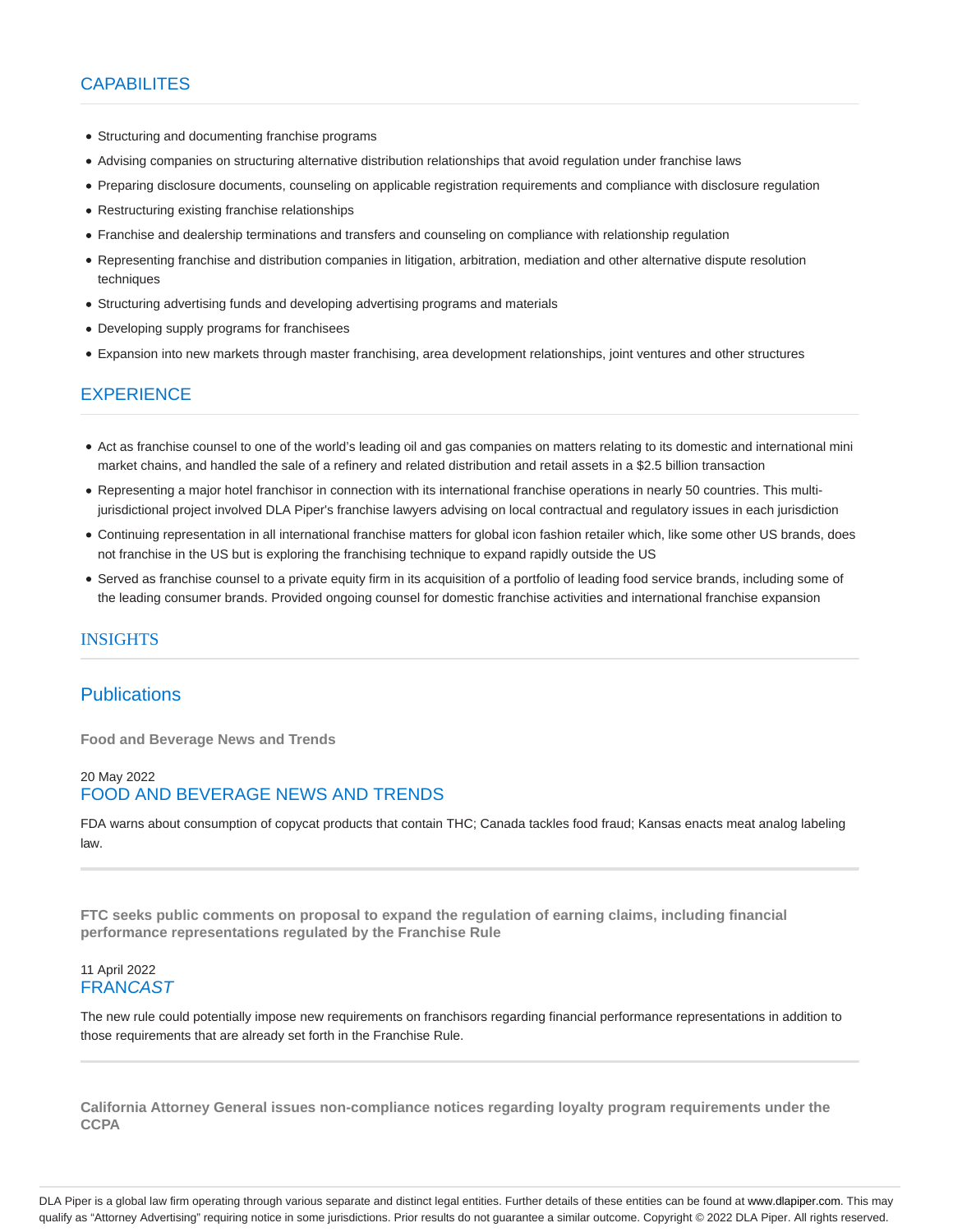7 February 2022

The launch of the investigative sweep of businesses offering loyalty programs builds on recent enforcement efforts and signals the AG's latest CCPA enforcement priority.

**Yet more changes in 2022 to California's laws regulating automatic renewals: do your current practices meet the new standard?**

7 February 2022

Important signals of California's intent to remain the country's leader in this space and a reminder for companies doing business in one of the world's largest economies to check whether their current practices meet the new standard.

**Food and Beverage News and Trends**

## 3 February 2022 FOOD AND BEVERAGE NEWS AND TRENDS

California court postpones effective date of Proposition 12 for pork sales; FDA plans new rule for blockchain-based food tracking; 2022's food trends.

**Food and Beverage News and Trends**

## 13 January 2022 FOOD AND BEVERAGE NEWS AND TRENDS

Disclosure rule on bioengineered food is now in effect; Senate conducts confirmation hearing for top FDA nominee; new plant-based food packaging fights bacteria.

**New California law adds significant restrictions for recycling claims on products and packaging: action steps**

6 January 2022 The law affects any product or packaging that fails to meet a California regulator's strict recyclability criteria. Compliance is crucial.

**Mark it: 4 big trademark, copyright and advertising trends we are watching for 2022**

4 January 2022 The significance of these trends will only grow in the coming months.

**Compliance tips for marketing health benefits in alcohol**

19 October 2021

As companies craft their marketing strategies around these alcohol products, they may wish to consider the impact of product classification on their claims.

DLA Piper is a global law firm operating through various separate and distinct legal entities. Further details of these entities can be found at www.dlapiper.com. This may qualify as "Attorney Advertising" requiring notice in some jurisdictions. Prior results do not guarantee a similar outcome. Copyright @ 2022 DLA Piper. All rights reserved.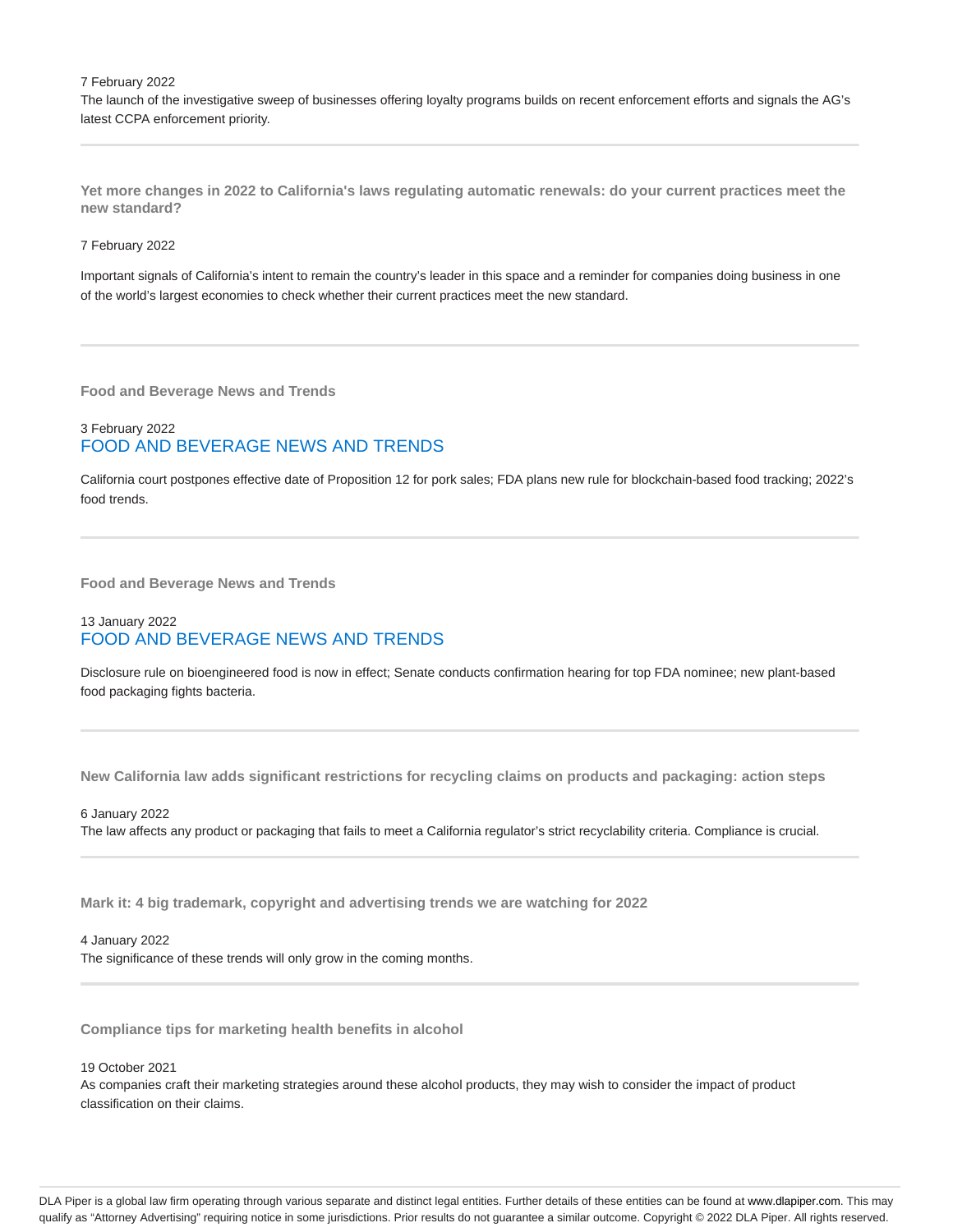**Trial court rejects claim that 7-Eleven misclassified franchisees as independent contractors**

#### 21 September 2021 **FRANCAST**

Findings may help guide other franchisors attempting to rebut future misclassification claims by their franchisees.

**New York eviction and foreclosure moratoria update**

7 May 2021

The extension further extends the moratorium on foreclosures and evictions against qualifying New York commercial tenants and borrowers.

**Preliminary injunction granted in Cal Chamber lawsuit concerning acrylamide Prop 65 warning**

1 April 2021

California's Eastern District federal court found that Prop 65's acrylamide warning requirement was likely unconstitutional and preliminarily enjoined new lawsuits alleging failure to warn for acrylamide exposure in food and beverages.

**Employee and independent contractor classification: Still the top legal issue in franchising**

30 March 2021 Franchising rests on a basic premise that franchisees are independent contractors and not employees.

**California Prop 65: OEHHA proposes changing popular short-form warning**

3 February 2021 Businesses selling products in California that utilize short-form Proposition 65 warnings may have to be re-label yet again or risk enforcement actions.

**Understanding the OECD's guidance on the transfer pricing implications of the COVID-19 pandemic**

5 January 2021 A practical look at the new OECD guidance.

**Franchisor consolidations after COVID-19**

22 December 2020

Consolidations will continue in an opportunistic way, but will be moderated by a recognition that consolidation can be risky.

**Puerto Rico: Legal and practical aspects of international arbitration**

DLA Piper is a global law firm operating through various separate and distinct legal entities. Further details of these entities can be found at www.dlapiper.com. This may qualify as "Attorney Advertising" requiring notice in some jurisdictions. Prior results do not guarantee a similar outcome. Copyright @ 2022 DLA Piper. All rights reserved.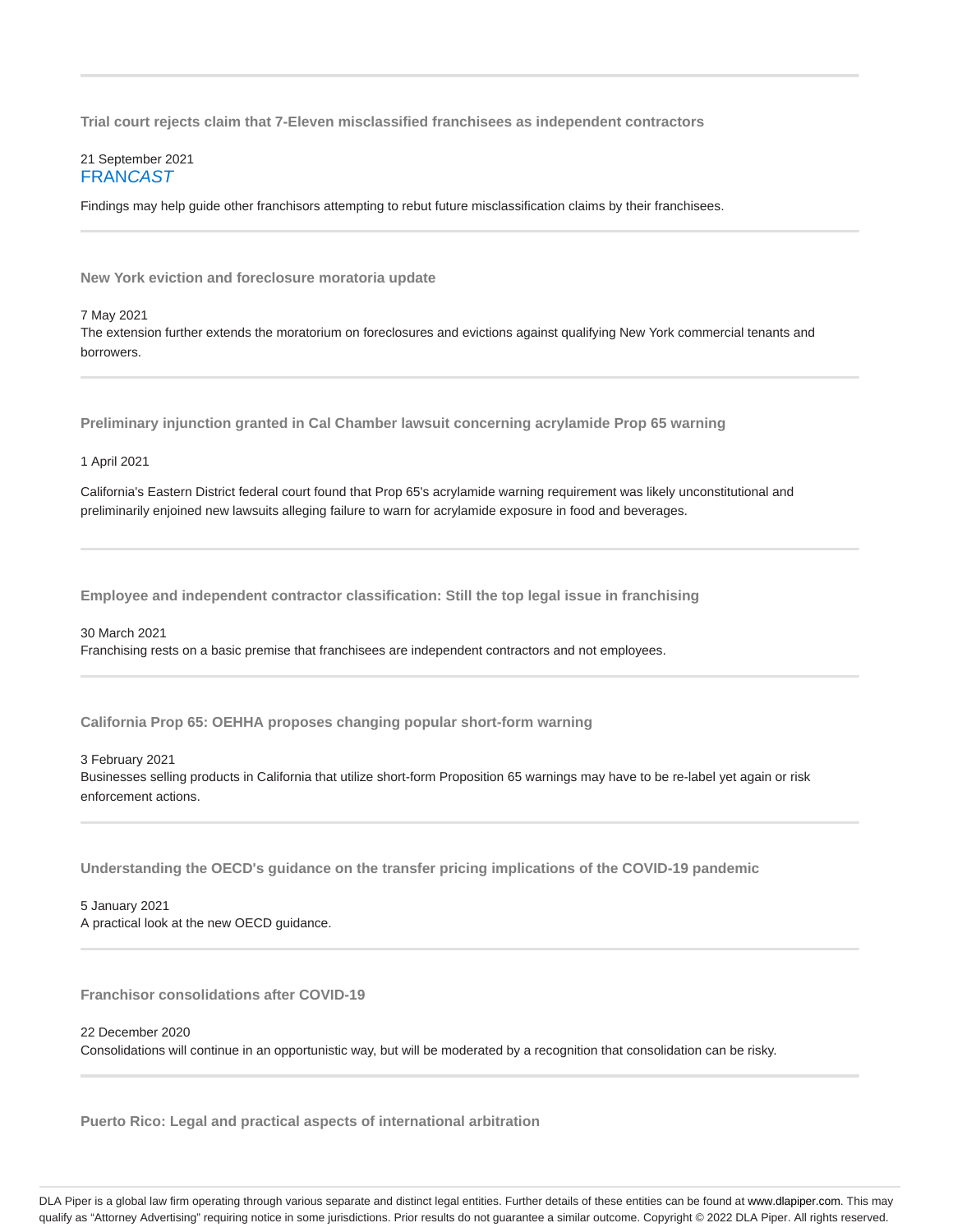**Expanded NYC Earned Safe and Sick Leave Law imposes additional obligations on employers**

#### 8 October 2020

New York City's amended Earned Safe and Sick Leave mirrors new, more generous statewide requirements.

**Amendments to Ontario franchise law take effect**

#### 17 September 2020 **FRANCAST**

These are welcome changes which help align Ontario's legislation with other jurisdictions and with the expectations of franchisors.

**Department of Labor Opinion Letter spells death knell for driver reimbursement claims under the FLSA**

9 September 2020 The Opinion Letter provides substantial latitude to employers when reimbursing employees who use their personal vehicles in connection with their jobs.

**SBA creates administrative process for appealing PPP loan decisions**

## 2 September 2020 Under the process, a borrower may challenge written decisions by the SBA regarding ineligibility and loan forgiveness.

**Valuing franchise companies for the purpose of sale in times of uncertainty: Use of earn-out provisions**

## 29 July 2020 **FRANCAST**

To consummate a sale of a company in the COVID-19 era requires creative thinking, and one approach worth considering in this context is the earn-out.

**Law à la Mode: Beauty Trends: 5 Key Beauty M&A deals; Street art and fashion; Word from the industry's mouth; The rise in innovative retail services; and more**

## 20 MAY 2019 LAW À LA MODE

The Moroccan editorial team is delighted to bring you the 28th edition of Law à la Mode, the legal magazine produced by DLA Piper's Consumer Goods & Retail Sector Group for clients and contacts of the firm worldwide.

**California's Prop 65 regulator moves to counteract court ruling, exclude Prop 65 cancer warnings for coffee**

21 JUN 2018

DLA Piper is a global law firm operating through various separate and distinct legal entities. Further details of these entities can be found at www.dlapiper.com. This may qualify as "Attorney Advertising" requiring notice in some jurisdictions. Prior results do not guarantee a similar outcome. Copyright @ 2022 DLA Piper. All rights reserved.